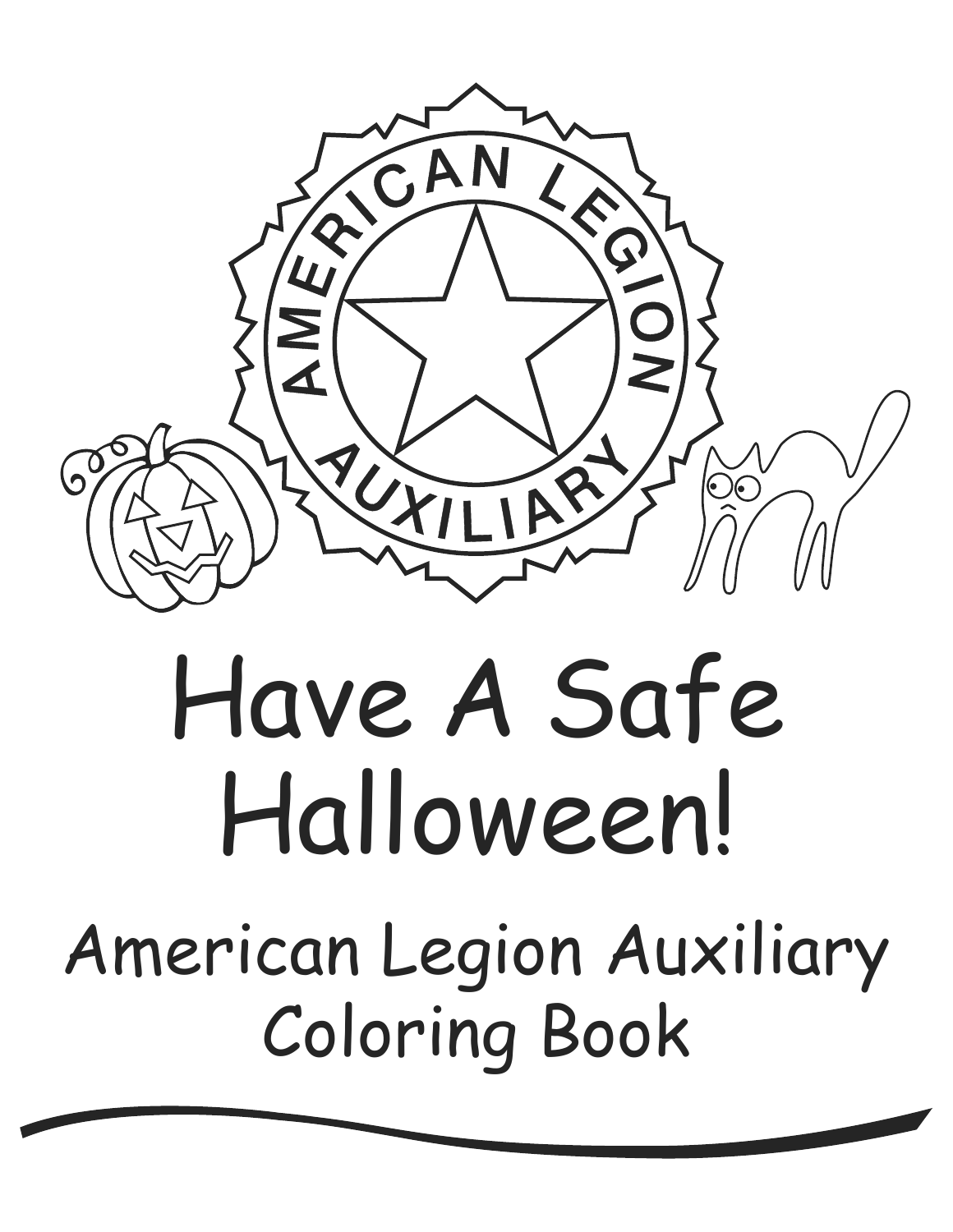



### Wear a costume, facepaint, or mask.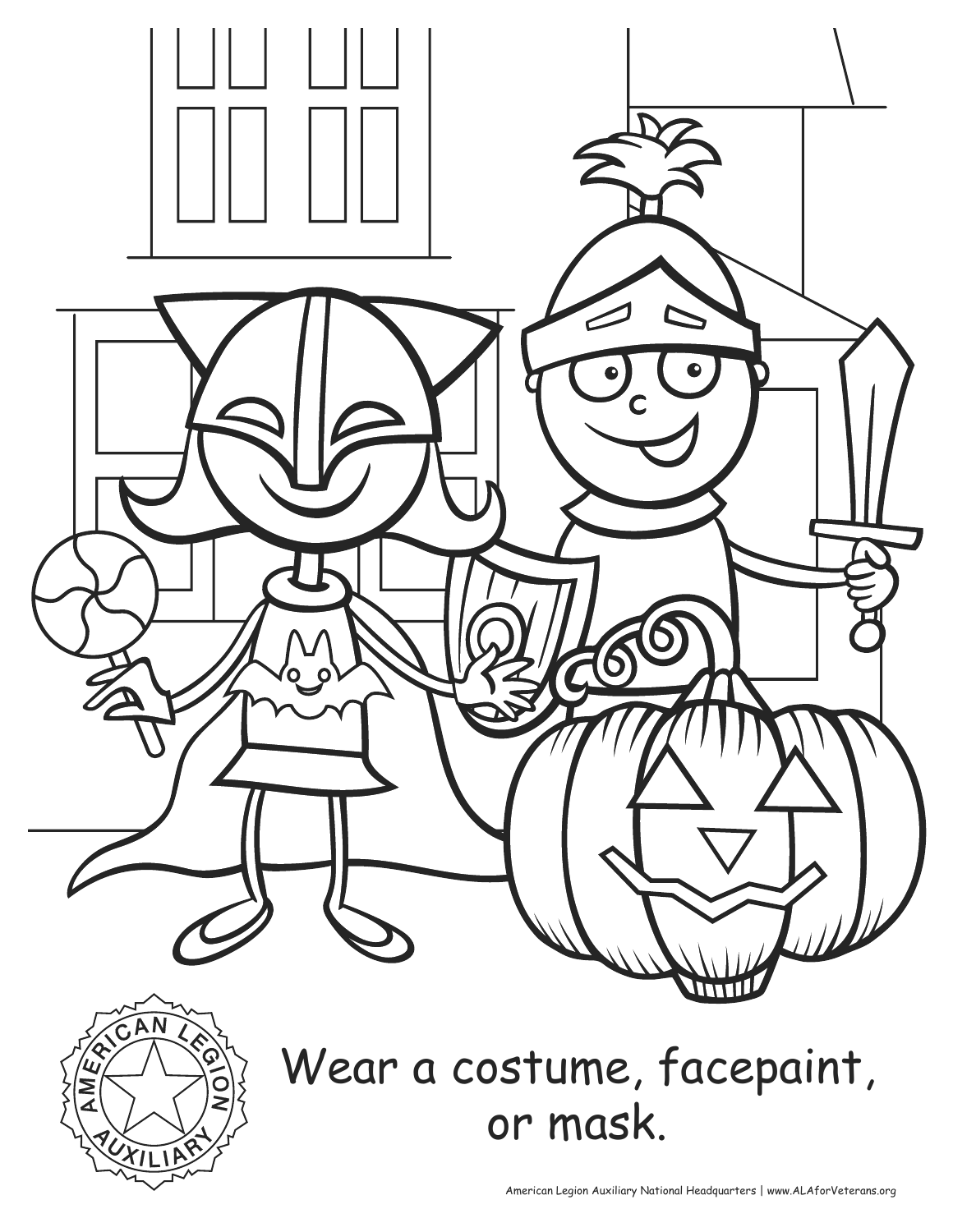

# Q

## Only trick-or-treat at homes with porch lights on.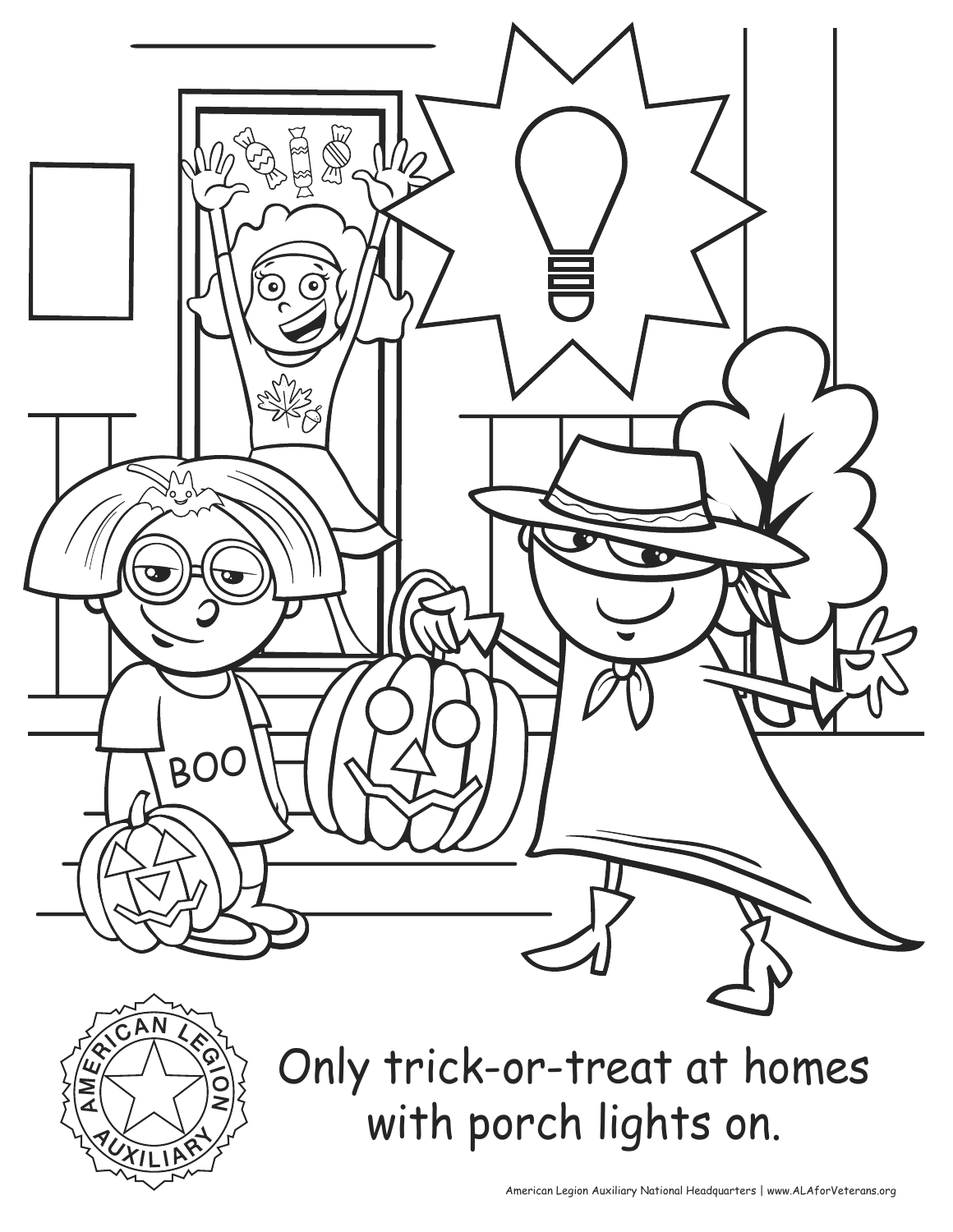



Always carry a flashlight or glowstick, and use reflective tape or stickers on your costume and bags.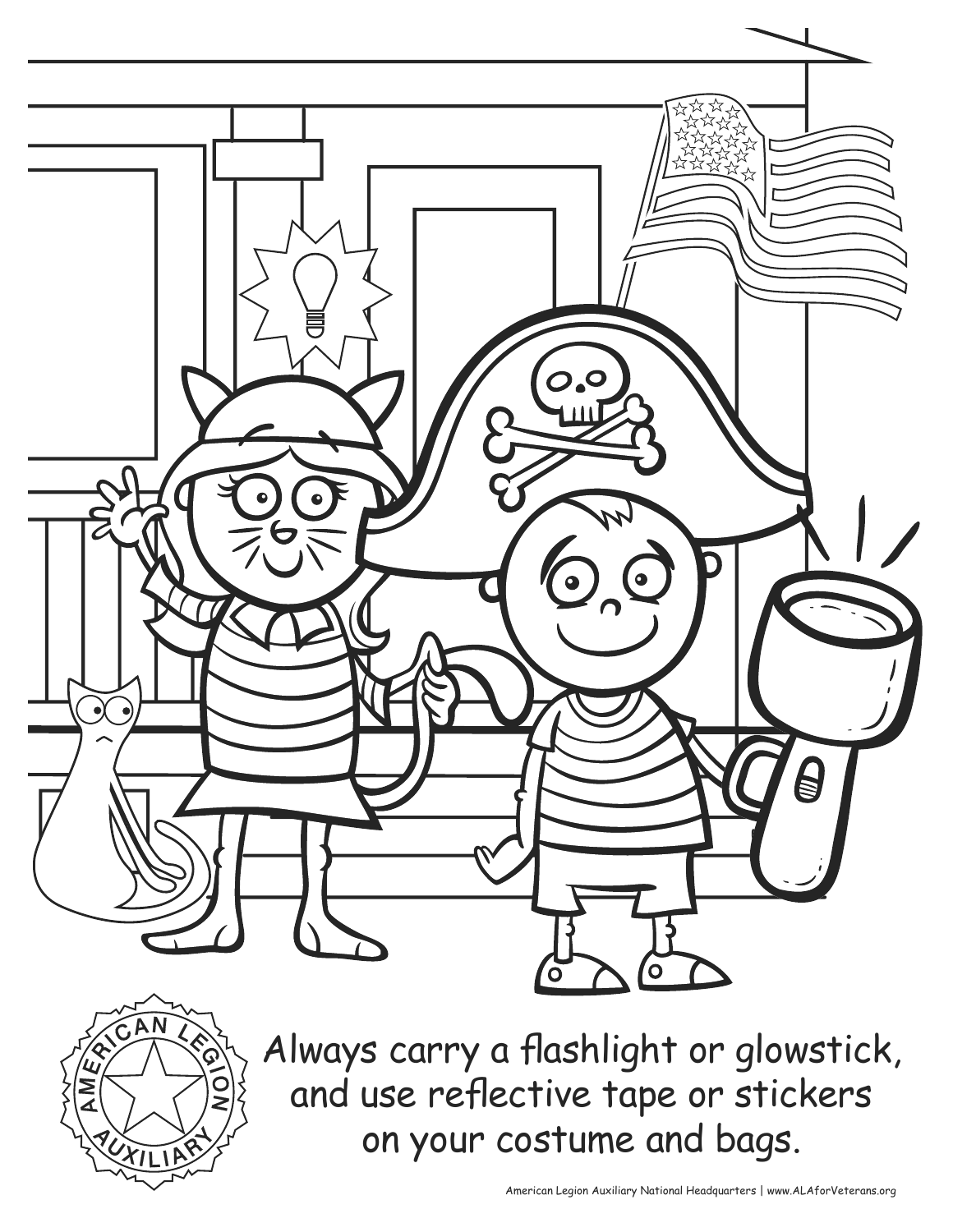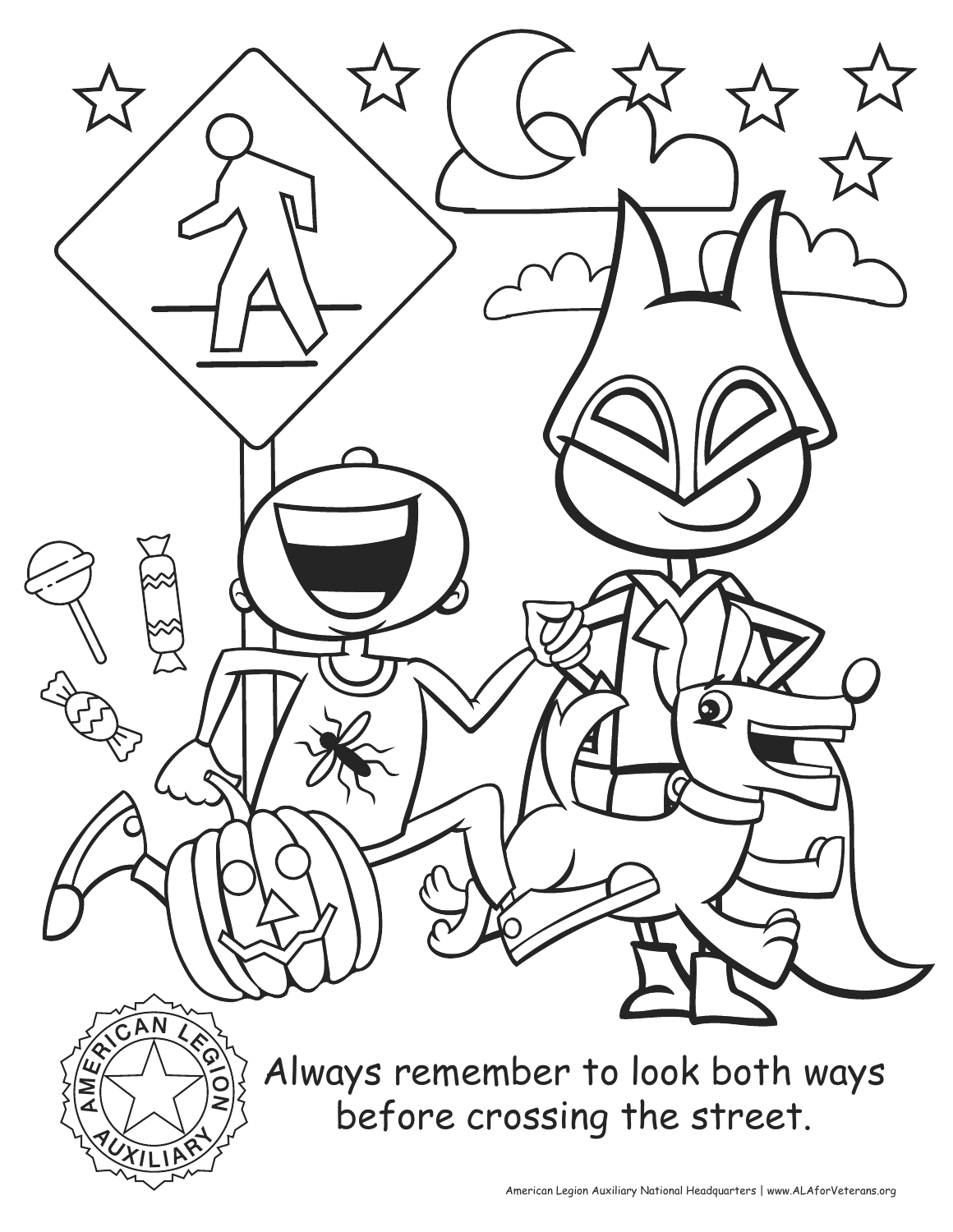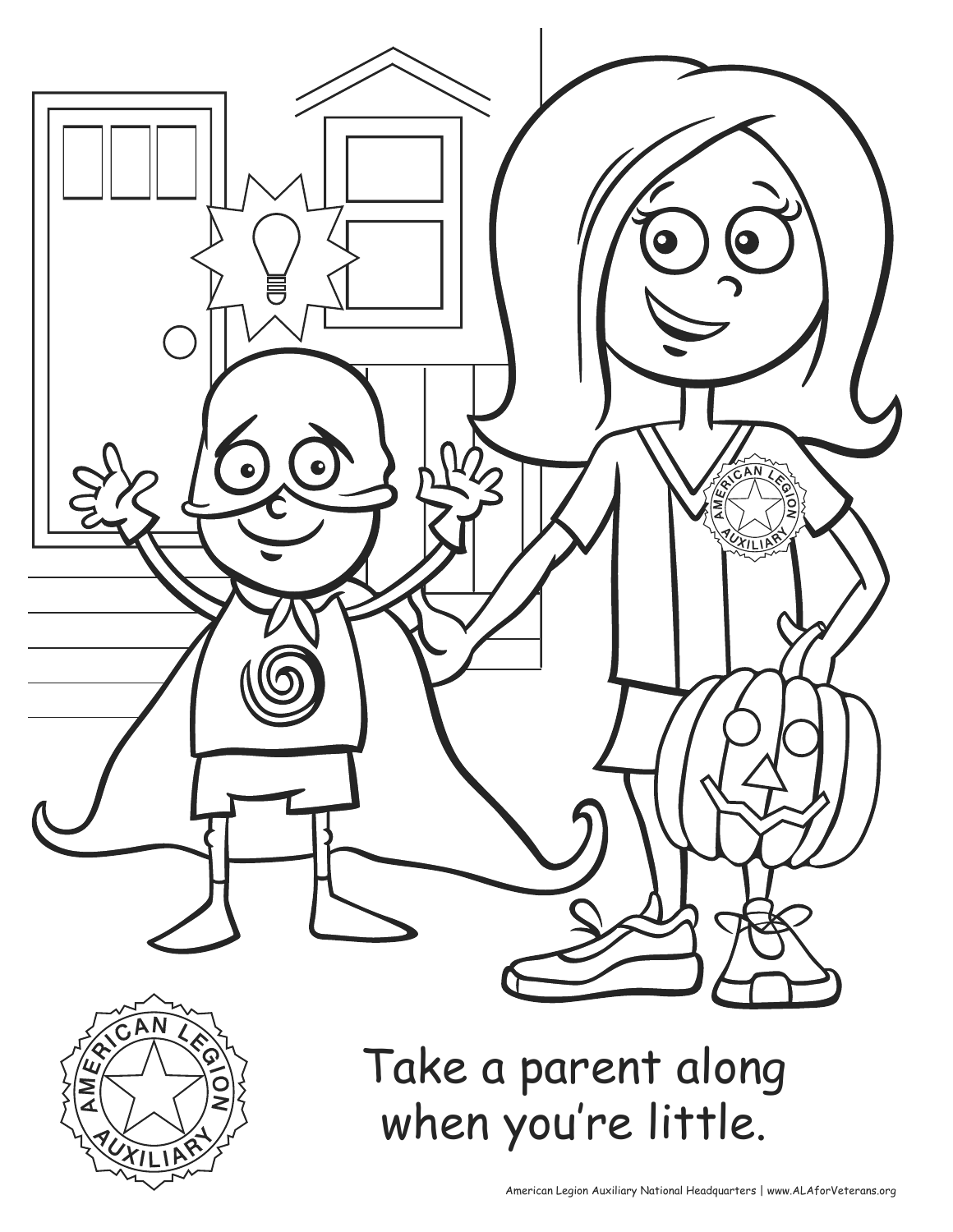



Wait until you get home to taste your treats, with first having a parent look them over.